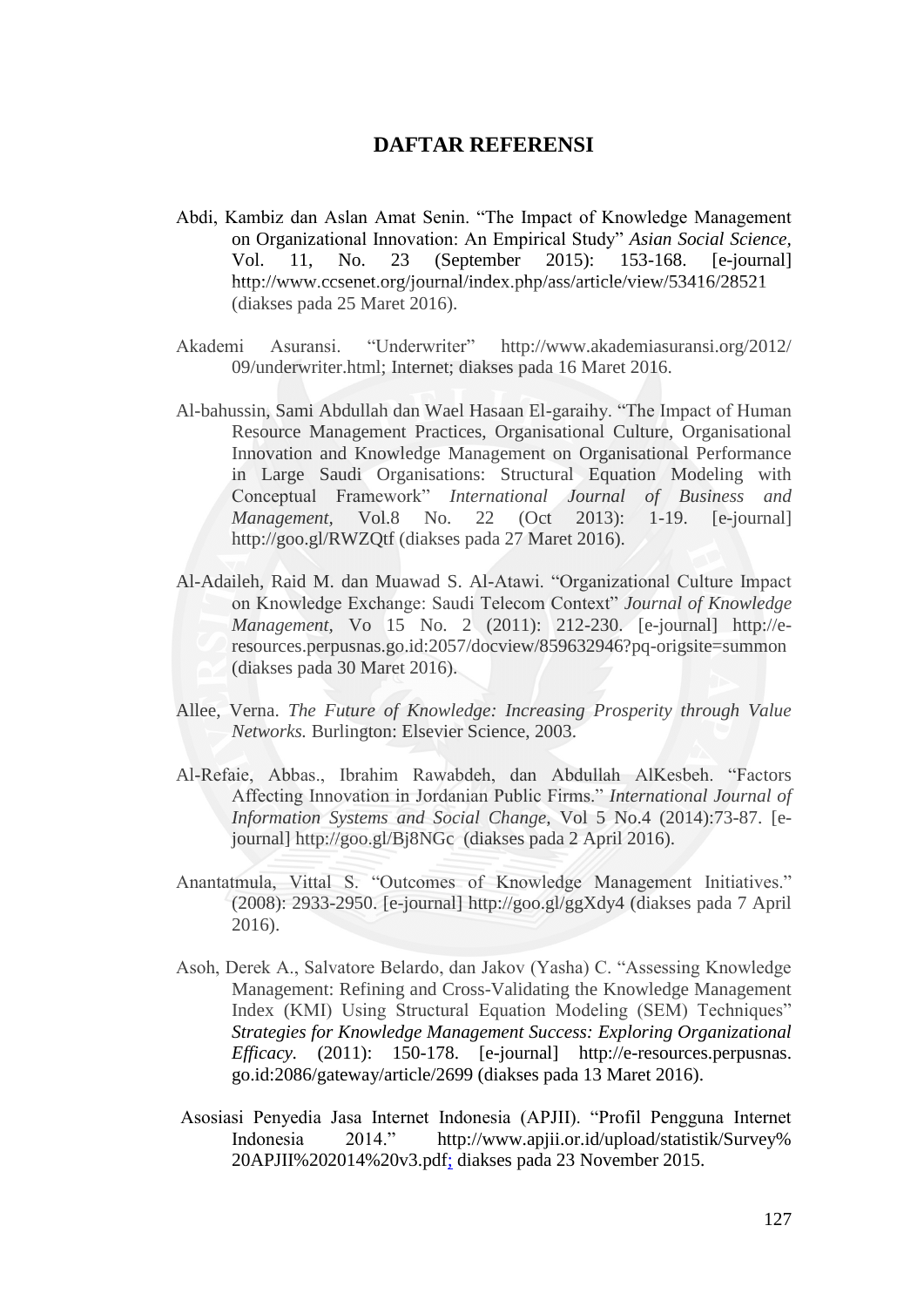- Becerra-Fernandez, Irma dan Dorothy Leidner. *Knowledge Management: An Evolutonary View.* USA: M.E. Sharpe, Inc., 2008. Diakses pada 10 Maret 2016. ProQuest ebrary.
- Becerra-Fernandez, Irma dan Rajiv Sabherwal. "ICT and Knowledge Management System" *Knowledge Management: Concepts, Methodologies, Tools, and Applications.* (2008): 1042-1050. [e-journal] http://goo.gl/ivvvXu (diakses pada 13 Maret 2016).
- Boersma, Kees dan Sytze Kingma. "Intranet and Organizational Learning" *Knowledge Management: Concepts, Methodologies, Tools, and Applications.* (2008): 1065-1072. [e-journal] http://goo.gl/5DRhWz (diakses pada 13 Maret 2016).
- Botha, Antonie, Derrick Kourie, and Retha Snyman. *Coping with Continuous Change in the Business Environment: Knowledge Management and Knowledge Management Technology.* Oxford: Chandos Publishing, 2008.
- Brundy, Curtis. "Academic Libraries and Innovation: A Literature Review" *Journal of Library Innovation,* Vol 6, No 1 (2015): 22-39. [e-journal] http://goo.gl/D2c9oE (diakses pada 27 Maret 2016).
- Cabrilo, Sladjana dan Leposava Grubic-Nesic. "The Role of Creativity, Innovation, and Invention in Knowledge Management." *Knowledge Management Innovations for Interdisciplinary Education: Organizational Applications.* (2013): 207-232. [e-journal] http://goo.gl/9VDYyq (diakses pada 7 April 2016).
- Camisón-Zornoza, Cesar dan Montserrat Boronat-Navarro. "Product Innovation as a Result of Knowledge Development Processes in Organisations" *Organizational Learning and Knowledge: Concepts, Methodologies, Tools and Applications.* (2012): 275-287. [e-journal] http://goo.gl/Ws1Tj4 (diakses pada 8 April 2016).
- Chaundhry, Abdus Sattar. "What Difference Does it Make: Measuring Returns of Knowledge Management." *Knowledge Management: Concepts, Methodologies, Tools, and Applications.* (2008): 2907-2918. [e-journal] http://goo.gl/KUMk8L (diakses pada 11 April 2016).
- Chew, Eng K. dan Petter Gottschalk. "Business Innovation and Information Management." *Knowledge Driven Service Innovation and Management: IT Strategies for Business Alignment and Value Creation* (2013): 411- 447. [e-journal] http://goo.gl/q9y1YC (diakses pada 9 April 2016).
- Chew, Eng K. dan Petter Gottschalk. "Innovation Driven Knowledge Management." *Knowledge Driven Service Innovation and Management: IT Strategies for Business Alignment and Value Creation.* (2013):494-530. [e-journal] http://goo.gl/q9y1YC (diakses pada 6 April 2016).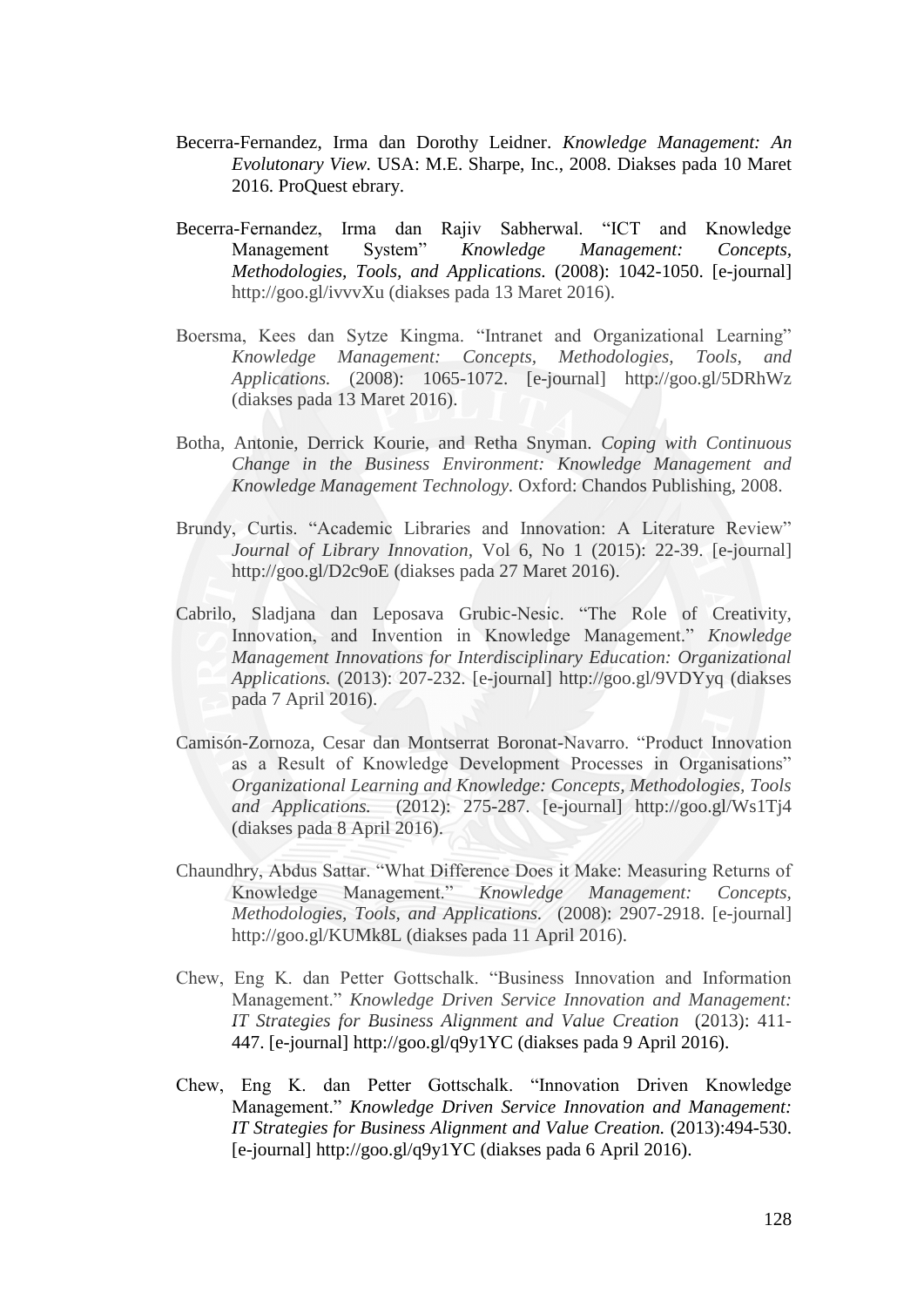- Creswell, John W. *Educational Research: Planning, Conducting, and Evaluating Quantitative and Qualitative Research.* 4th ed. USA: Pearson Education, Inc., 2012.
- Cruywagen, Marie, Juani Swart dan Wim Gevers. "The Role of a Knowledge-Centric Capability in Innovation: A Case Study." *Knowledge Driven Service Innovation and Management: IT Strategies for Business Alignment and Value Creation* (2013): 298-314. [e-journal] http://goo.gl/q9y1YC (diakses pada 24 April 2016).
- Dalkir, Kimiz. *Knowledge Management in Theory and Practice.* 2nd ed. USA: Massachusetts Intitute of Technology, 2011.
- Davila, Tony, Marc J. Epstein dan Robert Shelton. *Making Innovation Work: How to Manage It, Measure It, and Profit from It.* New Jersey: Wharton School Publishing, 2006.
- Dawes, John. "Do Data Characteristics Change According to the Number of Scale Points Used? An Experiment Using 5 Point, 7 Point and 10 Point Scales." *International Journal of Market Research,* Vol. 50, No.1 (2008): 1-19. [ejournal] http://papers.ssrn.com/sol3/papers.cfm?abstract\_id=2013613 (diakses pada 16 April 2016).
- Definite Solutions for Infinite Problems. "Membangun Index Literasi Keuangan Indonesia" http://www.definit.asia/penelitian-proyek6.html diakses pada 14 Maret 2016.
- Dick, Walter, Lou Carey dan James O. Carey. *The Systematic Design of Instruction.* 7th ed. New Jersey: Merrill, 2009.
- Eliason, Lynn. "Innovation and Self-Leadership: The Effects of Self-Leadership Knowledge on the Innovation Landscape" *College of Professional Studies Professional Projects,* Paper 56 (2013) [e-journal] http://goo.gl/Yy4w6a (diakses pada 13 April 2016).
- Fairchild, Alea. "A View on Knowledge Management: Utilizing a Balanced Scorecard Methodology for Analyzing Knowledge Metrics" *Knowledge Management: Concepts, Methodologies, Tools, and Applications.* (2008): 3070-3085.[e-journal] http://goo.gl/KUMk8L (diakses pada 13 Maret 2016).
- Fauji, Fauji dan Mira Maulani Utami. "How Intellectual Stimulation Effects Knowledge Sharing, Innovation and Firm Performance." *International Journal of Social Science and Humanity,* Vol. 3, No. 4 (Juli 2013): 420- 425. [e-journal] http://goo.gl/5qLb8e (diakses pada 10 April 2016).
- Fichman, Robert G., Brian L. D. Santos, dan Zhiqiang Zheng. "Digital Innovation as a Fundamental Concept in the Information System." *MIS Quarterly*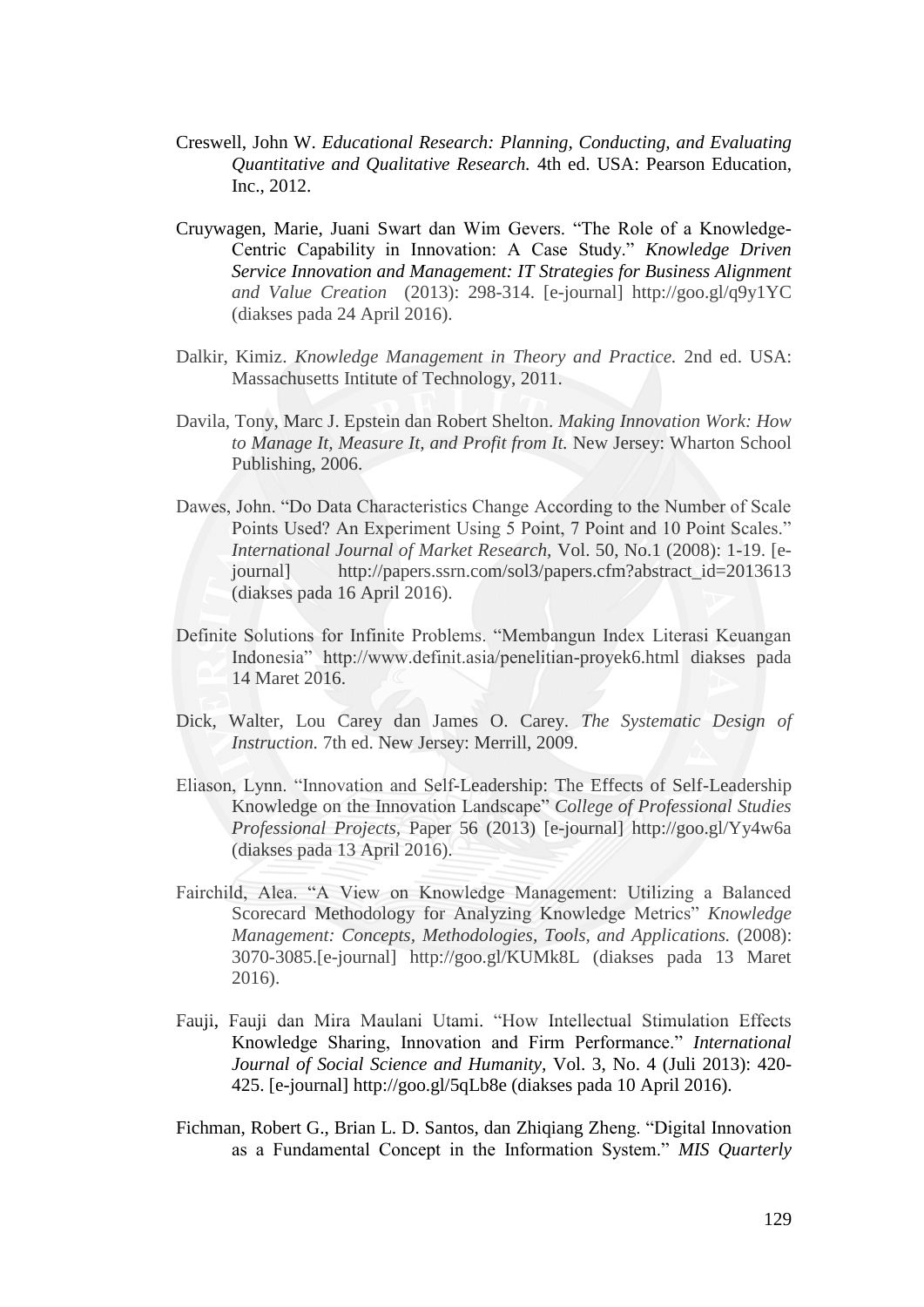Vol. 38, No.2 (Juni 2014): 329-353. [e-journal] http://goo.gl/graJ50 (diakses pada 8 April 2016).

- Filho, Cid Gonçalves, Rodrigo Baroni de Carvalho dan George Leal Jamil. "Market Knowledge Management, Innovation and Product Performance: Survey in Medium and Large Brazilian Industrial Firms." *Strategies for Knowledge Management Success: Exploring Organizational Efficacy.* (2011): 32-50. [e-journal] http://goo.gl/EJdw6O (diakses pada 8 April 2016).
- Fink, Kerstin. "Process Model for Knowledge Potential Measurement in SMEs." *Organizational Learning and Knowledge: Concepts, Methodologies, Tools and Applications* (2011): 91-105. [e-journal] http://goo.gl/Ws1Tj4 (diakses pada 12 April 2016).
- Fitzgerald, Eugene. *Inside Real Innovation : How the Right Approach Can Move Ideas From R&D to Market and Get the Economy Moving*. River Edge, NJ, USA: World Scientific Publishing Co., 2010. Diakses pada 12 Maret 2016. ProQuest ebrary.
- Fraenkel, Jack R., Norman E. Wallen, dan Helen H. Hyun. *How to Design and Evaluate Research in Education.* 8th ed. New York: McGraw-Hill, 2012.
- Ghozali, H. Imam dan Hengky Latan. *Partial Least Squares: Konsep, Teknik dan Aplikasi Menggunakan Program SmartPLS 3.0 untuk Penelitian.* Edisi 2. Semarang: Undip, 2015.
- Giannetti, Cinzia et al. "Organisational Knowledge Management for Defect Reduction and Sustainable Development in Foundries." *International Journal of Knowledge and Systems Science,* Vol.6, No.3 (Juli-September 2015): 18-37. [e-journal] http://dl.acm.org/citation.cfm?id=2800484 (diakses pada 11 Maret 2016).
- Girard, John P. "The Inukshuk: A Canadian Knowledge Management Model" *KMPro Journal,* Vol 2, No.1 (Spring 2005): 9-16. [e-journal] http://www.kmpro.org/journal/KMPro\_Vol\_2\_No\_1.pdf (diakses pada 15 Februari 2016).
- Githii, Stephen Kagwathi. "Knowledge Management Practices and Innovation Performance: a Literature Review" *IOSR Journal of Business and Management.* Vol.16, No.2 (Feb 2014): 89-94. [e-journal] http://www.iosrjournals.org/iosr-jbm/papers/Vol16-issue2/Version-1/M016218994.pdf (diakses pada 2 April 2016).
- GovLeaders.org. "Creating an Innovative Organization: Ten Hints for Involving Frontline Workers" http://govleaders.org/behn-innovation.htm diakses pada 18 Maret 2016.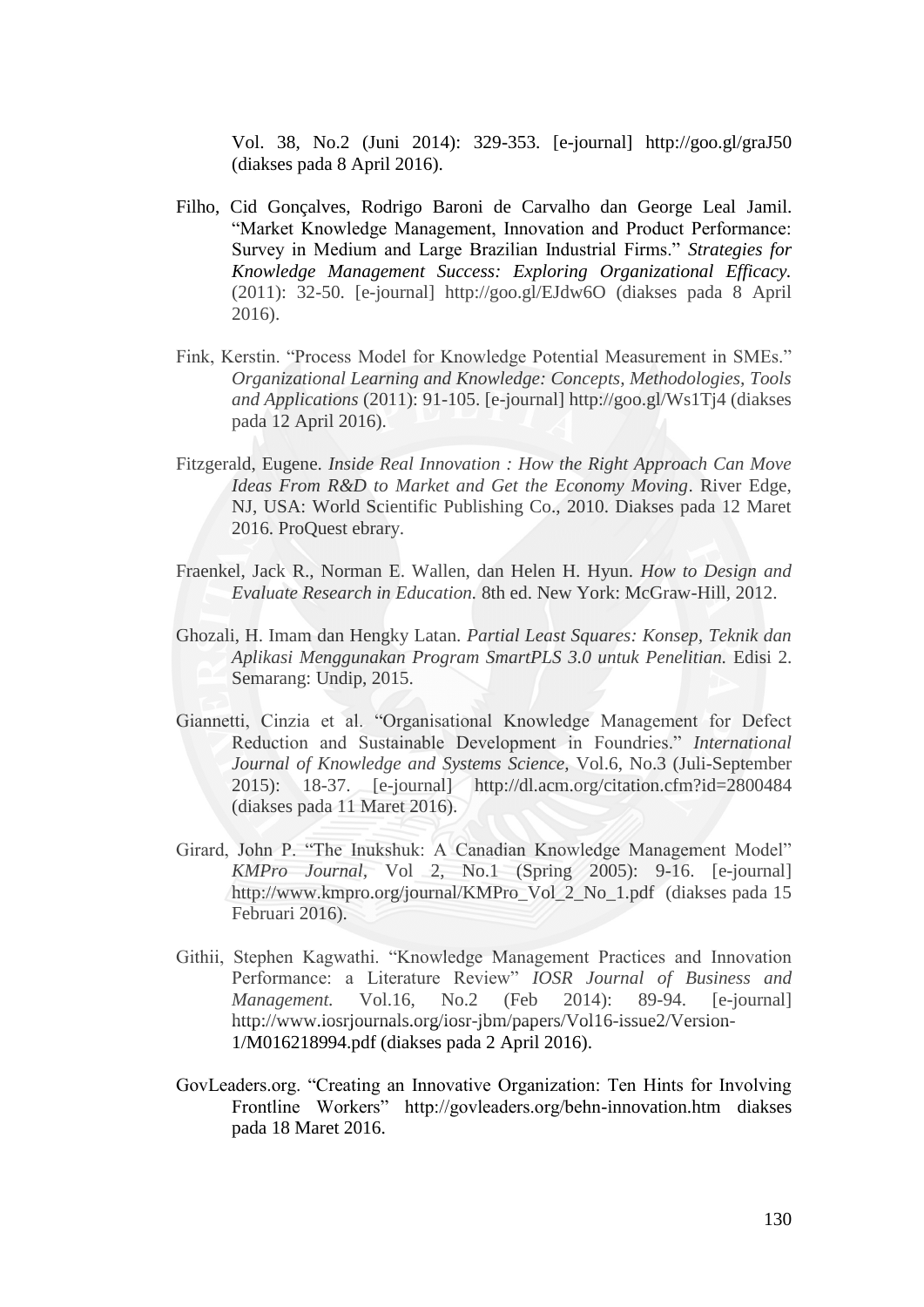- Greenhalgh, Christine dan Mark Rogers. *Innovation, Intellectual Property, and Economic Growth.* USA: Princeton University Press, 2010. Diakses pada 11 Maret 2016. Perpustakaan Nasional.
- Hair, Joseph F Jr. et al. *A Primer on Partial Least Squares Structural Equation Modeling (PLS-SEM).* USA: SAGE Publications, Inc, 2014.
- Hamdani, Reginald Y, Direktur Utama PT Central Asia Financial. Wawancara oleh penulis, 13 April 2016, Jakarta. Rekaman suara.
- Hoonsopon, Danupol dan Guntalee Ruenrom. "The Impact of Organizational Capabilities on the Development of Radical and Incremental Product Innovation and Product Innovation Performance." *Journal of Managerial Issues,* Vol 24, No. 3 (2012): 250-276. [e-journal] http://goo.gl/0EhDj0 (diakses pada 9 April 2016).
- Huang, Qian, Robert M. Davison, Hefu Liu dan Jibao Gu. "The Impact of Leadership Style on Knowledge Sharing Intentions in China" *Organizational Learning and Knowledge: Concepts, Methodologies, Tools and Applications.* (2012): 2367-2392. [e-journal] http://goo.gl/Ws1Tj4 (diakses pada 7 April 2016).
- Hullan, John. Michael J. Ryan dan Robert K. Rayner. "Modeling Customer Satisfaction: A Comparative Performance Evaluation of Covariance Structure Analysis Versus Partial Least Squares." *Handbook of Partial Least Squares: Concepts, Methods and Applications.* Berlin: Springer-Verlag Berlin Heidelberg, 2010.
- Hussain, Hussain K., Noraini Abu Talib, dan Ishak Mad Shah. "Exploring the Impact of Transformational Leadership on Process Innovation and Product Innovation: A Case of Iraqi Public Universities." *Asian Social Science* 10, no. 21 (November 2014): 168-74, [e-journal] http://goo.gl/w8xK7u (diakses pada 12 Maret 2016).
- Idris, Katun M., Ali K. Nita dan Aliagha U. Godwin. "Impact of Organizational Culture on Knowledge Management Process in Construction" *Asian Social Science,* Vol. 11 No.9 (April 2015): 281-288. [e-journal] http://goo.gl/ZgNvGR (diakses pada 10 April 2016).
- Ihalauw, John JOI. *Permasalahan, Asumsi – Filosofis Dasar dan Desain Penelitian.* Salatiga: Universitas Kristen Satya Wacana, 2014.
- Incite. "The Effects of the Neutral Response Option on the Extremeness of Participant Responses." *Journal of Undergraduate Scholarship.*  http://goo.gl/nO5IzS; Internet; diakses pada 16 April 2016.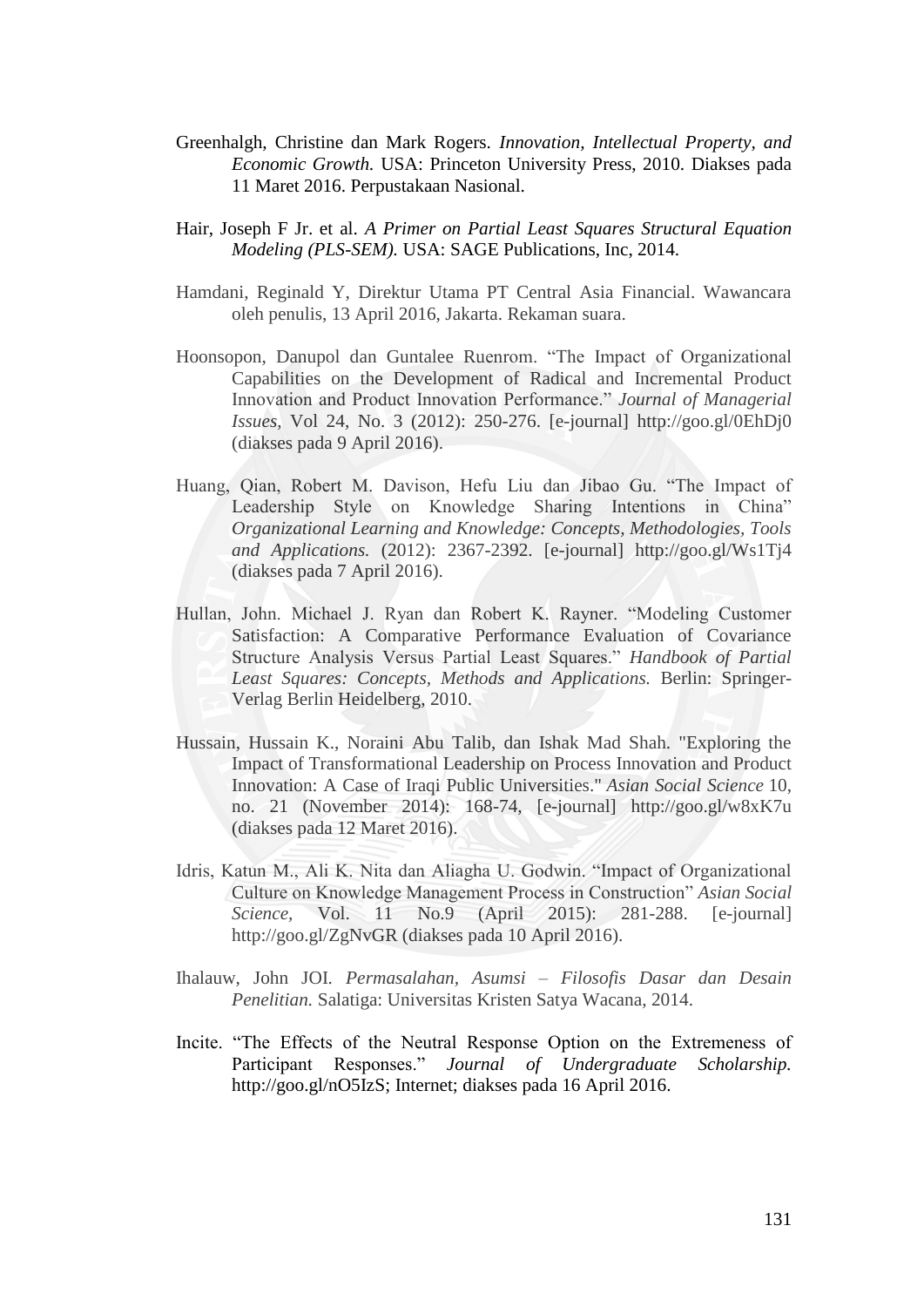- Infed. "The Learning Organization: Principles, Theory and Practice" http://infed.org/mobi/the-learning-organization/ diakses pada 1 Agustus 2016.
- Inovasi Administrasi Negara. "Poster Jenis Inovasi Administrasi Negara". http://inovasi.lan.go.id/index.php?r=post/read&id=401 diakses pada 12 Juli 2016.
- Ipcioglu, Isa. "A Comparative Analysis of Knowledge Management Practices in Times of Crisis in the Digital Age: Evidence from an Emerging Economy" *International Journal of Social Ecology and Sustainable Development*  Vol.6 No.1 (March 2015): 1-16. [e-journal] http://goo.gl/JdyHWs (diakses pada 26 Maret 2016).
- Jagadiri. "JAGADIRI, Sebuah Cerita Perlindungan Tanpa Beban" https://www.jagadiri.co.id/kisah-jagadiri.htm diakses pada 14 Maret 2016.
- Jantz, Ronald C. "Incremental and Radical Innovations in Research Libraries: An Exploratory Examination Regarding the Effects of Ambidexterity, Organizational Structure, Leadership and Contextual Factors." Dissertation. Graduate School-New Brunswick, 2013.
- Jayasingam, Sharmila dan Mahfooz A. Ansari. "Leading in a Knowledge Era: A New Dawn for Knowledge Leaders" *Organizational Learning and Knowledge: Concepts, Methodologies, Tools and Applications.* (2012): 2038-2055. [e-journal] http://goo.gl/Ws1Tj4 (diakses pada 13 Maret 2016).
- Jennex, Murray E. "Knowledge Management Success Models" *Knowledge Management: Concepts, Methodologies, Tools, and Applications.* (2008): 32-40. [e-journal] http://goo.gl/Ws1Tj4 (diakses pada 13 Maret 2016).
- Jennex, Murray E., Stefan Smolnik dan David T. Croasdell. "Towards a Consensus Knowledge Management Sucess Definition*." Organizational Learning and Knowledge: Concepts, Methodologies, Tools and Applications* (2012): 403-415. [e-journal] http://goo.gl/Ws1Tj4 (diakses pada 12 April 2016).
- Jeon, Jieun et al. "Causal Relationships among Technology Acquisition, Absorptive Capacity, and Innovation Performance: Evidence from Pharmaceutical Industry" *PloS ONE* (July 2015): 1-14. [e-journal] http://goo.gl/wmw5BZ (diakses pada 8 April 2016).
- Kashive, Neerja. "Importance of Human Resource Accounting Practices and Implications of Measuring Value of Human Capital: Case Study of Successful PSUs in India" *XIMB Journal of Case Research.* Vol 4 No. 2 (2013): 113-144. [e-journal] http://home.ximb.ac.in/~jcr/cases/Case03- HRA-DEC2013.pdf (diakses pada 26 Maret 2016).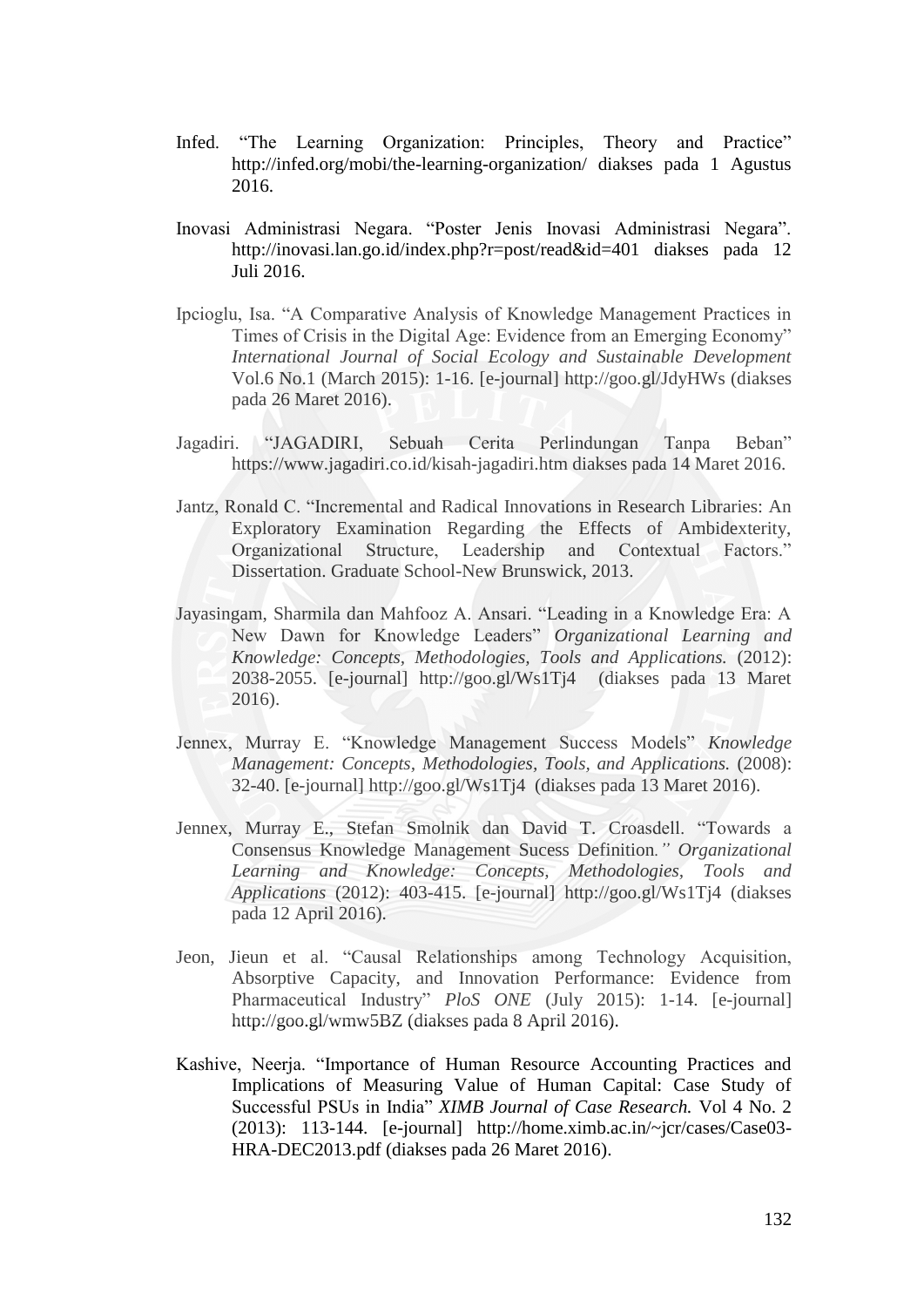- Kaplan, Robert S. dan David P. Norton. *The Balanced Scorecard: Translating Strategy into Action.* USA: The President and Fellows of Harvard College, 1996.
- KMPG International. "A New World of Opportunity: The Insurance Innovation Imperative." https://home.kpmg.com/xx/en/home/insights/2015/09/theinsurance-innovation-imperative.html diakses pada 8 April 2016.
- Knowles, Malcolm S., Elwood F. Holton III, dan Richard A. Swanson. *The Adult Learner.* 6th ed. London: Elsevier, 2005.
- Kuah, Chuen T. dan Kuan Yew Wong. "Knowledge Management Performance Measurement: A Review" *African Journal of Business Management,* Vol. 5 no. 15 (2011): 6021-6027. [e-journal] http://goo.gl/JtACPW (diakses pada 31 Maret 2016).
- Machado, Carolina dan J. Paulo Davim. *Transfer and Management of Knowledge.*  UK: John Wiley & Sons, Inc., 2014. Diakses pada 10 Maret 2016. ProQuest ebrary.
- Montgomery, Douglas C. dan George C. Runger. *Applied Statistics and Probability for Engineers.* 6th ed. USA: John Wiley & Sons, Inc., 2014.
- Montgomery, Douglas C., George C. Runger dan Norma F. Hubele. *Engineering Statistics.* 5th ed. USA: John Wiley & Sons, Inc., 2011.
- Munshi, Jamal. "A Method for Constructing Likert Scales." *Social Science Electronic Publishing, Inc.* (2014):1-12 [e-journal] http://papers. ssrn.com/sol3/papers.cfm?abstract\_id=2419366 (diakses pada 16 April 2016).
- Murata, Kiyoshi. "Knowledge Creation and Sharing in Japanese Organisations: A Socio-Cultural Perspective on *ba" Organizational Learning and Knowledge: Concepts, Methodologies, Tools and Applications.* (2012): 1528-1543. [e-journal] http://goo.gl/Ws1Tj4 (diakses pada 26 Maret 2016).
- Naranjo-Valencia, Julia C., Daniel Jiménez-Jiménez dan Raquel Sanz-Valle. "Innovation or Imitation? The Role of Organizational Culture" *Management Decision,* Vol 49, No.1 (2011): 55-72. [e-journal] http://goo.gl/QaqdKN (diakses pada 14 April 2016).
- Newell, Sue. "Understanding Innovation Processes." *Knowledge Management: Concepts, Methodologies, Tools, and Application*s (2008): 274-283. [ejournal] http://goo.gl/Ws1Tj4 (diakses pada 7 April 2016).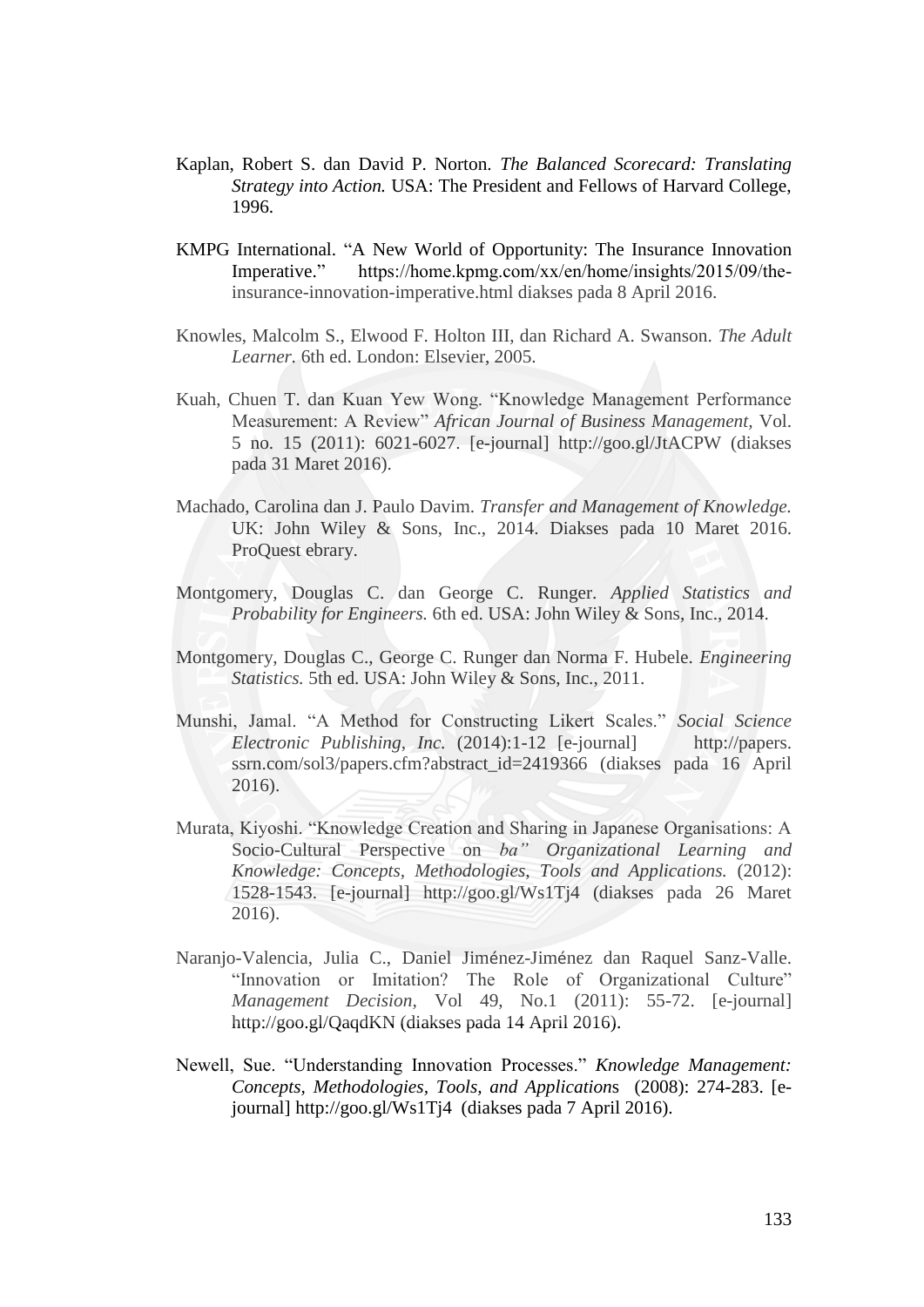- Nonaka, Ikujiro and David J. Teece. *Managing Industrial Knowledge: Creation, Transfer and Utilization.* London: SAGE Publications Ltd, 2001
- Otoritas Jasa Keuangan. "Daftar Perusahaan Asuransi Umum, Jiwa, Reasuransi, Asuransi Wajib dan Asuransi Sosial" http://goo.gl/zd6X8C diakses pada 14 Maret 2016.
- Paukert, Marco, Claudia Niederée dan Matthias Hemmje. "Knowledge in Innovation Processes." *Knowledge Management: Concepts, Methodologies, Tools, and Applications* (2008): 3194-3204 [e-journal] http://goo.gl/Ws1Tj4 (Diakses pada 8 April 2016).
- Ragab, Mohamed A.F. dan Amr Arisha. "Knowledge Management and Measurement: a Critical Review" *Journal of Knowledge Management,*  Vol. 17, No. 6 (Juli 2013): 873-901. [e-journal] http://goo.gl/TxDcmk (diakses pada 12 April 2016).
- Richardson, Adam. *Innovation X : Why a Company's Toughest Problems Are Its Greatest Advantage*. Hoboken, NJ, USA: Jossey-Bass, 2010. Diakses pada 12 Maret 2016. ProQuest ebrary.
- Rogers, Everett M. *Diffusion of Innovations.* 5th ed. New York: Free Press, 2003.
- Rosenberg, Marc J. *Beyond E-learning.* San Fransisco: John wiley & Sons, Inc., 2006.
- Sapsford, Roger dan Victor Jupp. *Data Collection and Analysis.* 2nd ed. London: SAGE Publication, 2006.
- Saunila, Minna dan Juhani Ukko. "Facilitating Innovation Capability through Performance Measurement: a Study of Finnish SMEs" *Management Research Review,* Vol. 36, No. 10, (2013): 991-1010. [e-journal] http://goo.gl/tuEtO8 (diakses pada 23 April 2016).
- Schiuma, Giovanni. "Strategies for Assessing Organisational Knowledge Assets" *Knowledge Ecology in Global Business: Managing Intellectual Capital.*  (2009): 26-40. [e-journal] http://goo.gl/K5eriT (diakses pada 26 Maret 2016).
- Schumacker, Randall E. dan Richard G. Lomax. *A Beginner's Guide to Structural Equation Modeling.* 2nd ed. New Jersey: Lawrence Erlbaum Associates, Inc., 2004.
- Simaškienë, Tatjana dan Aistë Dromantaitë-Stancikienë. "Influence of Knowledge Management to the Competitiveness of the Enterprises." *Societal Studies,* Vol.6, No.3 (2014): 557-578. [e-journal] http://goo.gl/1779Ot (diakses 1 April 2016).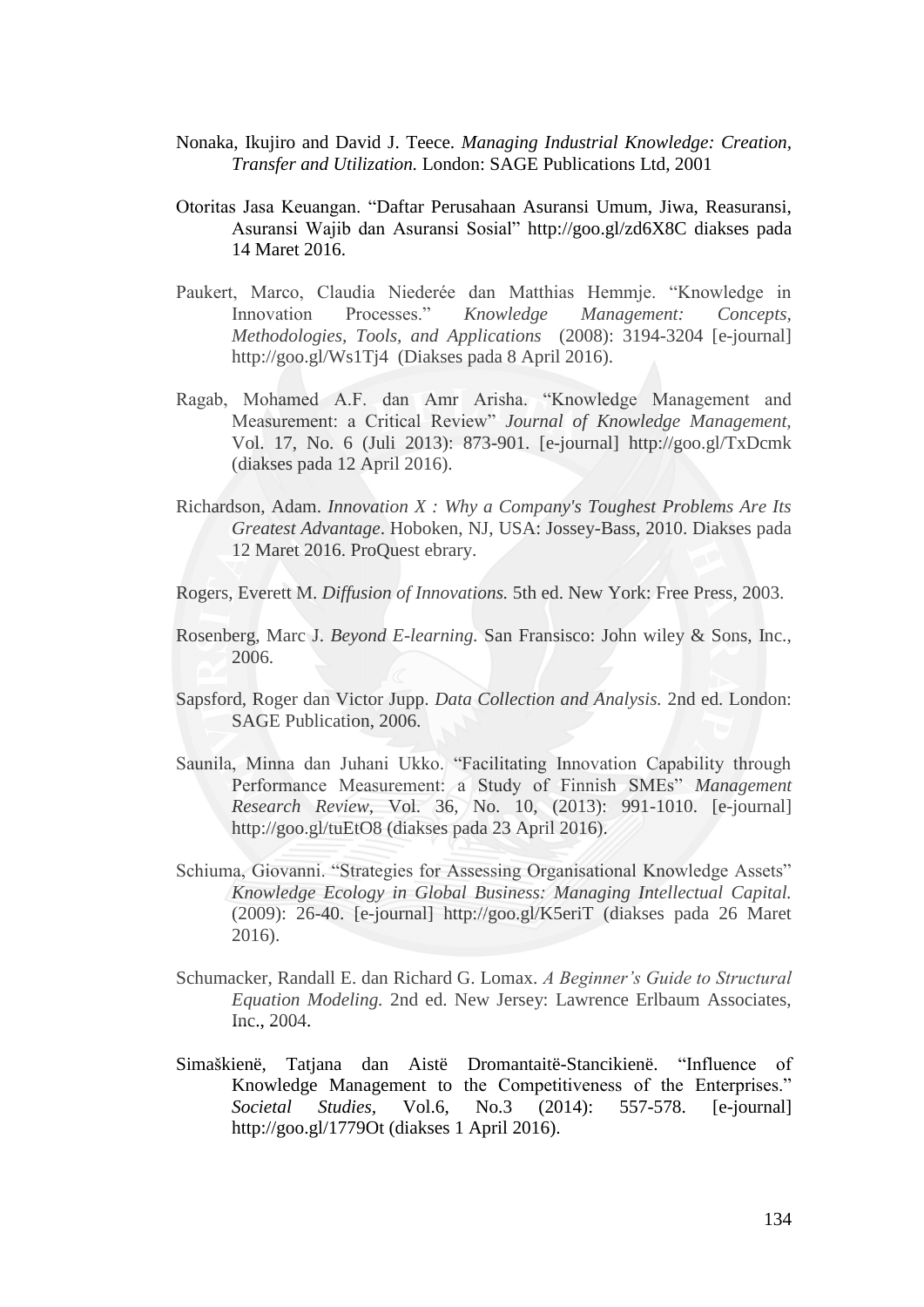- Sohrabi, Babak, Iman Raeesi, dan Amir Khanlari. "Intellectual Capital Components, Measurement and Management: A Literature Survey of Concepts and Measures." *Organizational Learning and Knowledge: Concepts, Methodologies, Tools and Applications.* (2012): 2436-2472. [ejournal] http://goo.gl/Ws1Tj4 (diakses pada 13 Maret 2016).
- Skarzynski, Peter dan David Crosswhite. *The Innovator's Field Guide: Market-Tested Methods and Frameworks to Help You Meet Your Innovation Challenges.*San Fransisco: John Wiley & Sons, Inc., 2014. Diakses pada 10 Maret 2016. ProQuest ebrary.
- Stauffer, Dennis A. "Valuable Novelty: A Proposed General Theory of Innovation and Innovativeness" *International Journal of Innovation Science,* Vol 7 No. 3 (September 2015): 169-182. [e-journal] http://goo.gl/YWuRKT (diakses pada 3 April 2016).
- Suripto, Abdul Muis, Dewi Oktaviani, Selfy Andreany, Antonius Galih Prasetyo, Dedi Cahyadi. *Pedoman Pengelolaan Laboratorium Inovasi Administrasi Negara.* Jakarta: Pusat Inovasi Tata Pemerintahan Lembaga Administrasi Negara, 2015.
- Tasmin, Rosmaini dan Peter C. Woods. "Linking Knowledge Management and Innovation: a Structural Equation Modelling Approach" *Innovation and Knowledge Management in Business Globalization: Theory & Practice.*  (Februari 2015):558-565. [e-journal] http://goo.gl/mQDgHL (diakses pada 7 April 2016).
- The World Bank. *Innovation Policy.* Washington DC: The International Bank for Reconstruction and Development, 2010. Diakses pada 9 Maret 2016. ProQuest ebrary.
- Tsang, Kwok Kuen. "The Use of Midpoint on Likert Scale: The Implications for Educational Research." *Hong Kong Teachers' Centre Journal,* Vol. 11 (2012): 121-130. [e-journal] http://edb.org.hk/HKTC/download /journal/j11/HKTCJv11\_11-B02.pdf (diakses pada 16 April 2016).
- Universitas Sebelas Maret. "Literasi Keuangan Masyarakat Masih Minim" https://goo.gl/yLQ96g diakses pada 14 Maret 2016.
- Vinzi, Vincenzo Esposito et al. *Handbook of Partial Least Squares: Concepts, Methods and Applications.* Berlin: Springer-Verlag Berlin Heidelberg, 2010.
- We Are Social. "Digital, Social & Mobile Worldwide in 2015" http://wearesocial.net/blog/2015/01/digital-social-mobile-worldwide-2015/ diakses pada 26 November 2015.